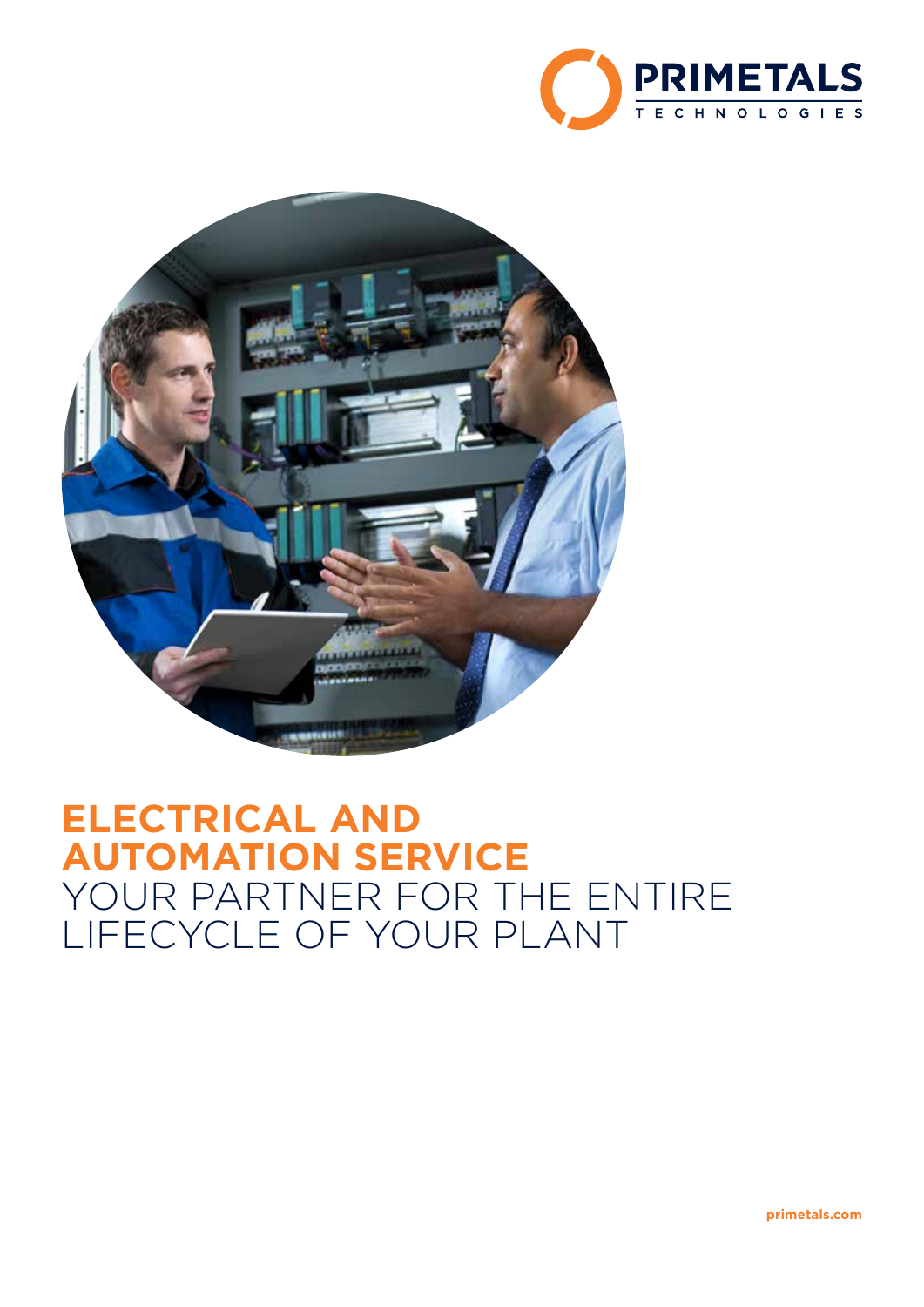## **TAILOR MADE ELECTRICAL AND AUTOMATION SERVICE –** FOR BETTER PLANT PERFORMANCE

#### **YOUR CHALLENGE**

Increasing competitive pressures along with fluctuating demand create a serious impact on the price of all types of steel products. Continuously rising costs for energy, raw materials, and transport make it essential to cut both operating and maintenance costs.

Your customers' fast-changing requirements in areas like product variety demand high flexibility from your production and a powerful and well-trained maintenance team. Your electrical and automation crew play a major role in achieving these goals.

The challenge is to maintain high plant performance, which can only be achieved if an expert team is on hand with excellent skills in using the latest technologies.

A central factor in ensuring the required plant availability is to implement small changes migrations as well as upgrades in a timely manner and with minimized risks.

State-of-the-art automation technology and access to comprehensive experts' skills and support in electrical and automation systems is mandatory for flexibly adapting the cost structure, avoiding cost-intensive downtimes, and improving the quality and performance of the plant.

## **OUR SOLUTION**

When it comes to outstanding services in automation and electrical systems, leading steel companies around the world trust in Primetals Technologies's expertise.

With experience from numerous successfully completed projects worldwide, we provide our customers with software updates, operational support from tailor-made training up to maintenance contracting, hardware migrations and modernization packages as well as spare parts acting as a single source supplier. Innovative service concepts enable smooth production and maintenance of electrical and automation systems at high performance levels while securing the optimal availability of both plant and equipment.

Our electrical and automation services provide our customers with the security they need to operate under continuously stable conditions – and make us one of the world's leading partners to the metals industry.



## **ADVANTAGES OF PRIMETALS TECHNOLOGIES ELECTRICAL AND AUTOMATION SERVICE:**

- **•** Global presence numerous service specialists supporting you worldwide
- **•** Improved system availability planned maintenance helps you to identify potential failures early and reliably prevents them
- **•** Reduction of downtime and shutdown costs – our on-call service is always standing by to intervene with precision and speed
- **•** Access to the Primetals Technologies expert pool – available to assist you whenever needed
- **•** Cost control through tailor-made services – designed for your specific needs – with guaranteed response times
- **•** Reliable infrastructure for fast services – multi-layer communication paths (hotline, help desk, and remote diagnosis, ensure a fast, accurate retrieval of all plant-relevant information
- **•** Spare part expertise genuine spare parts and components from a single source of contact







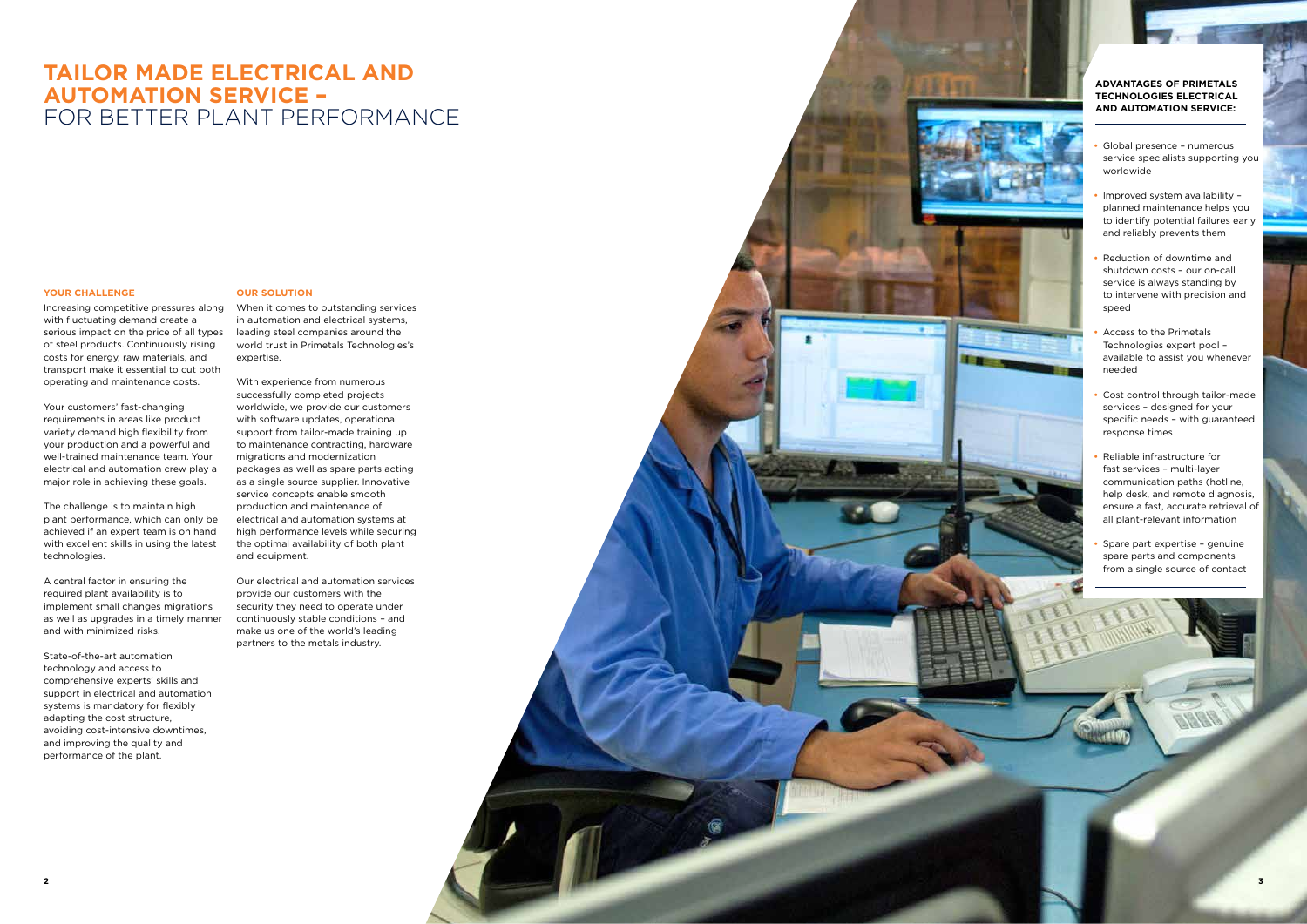## **REMOTE DATA ANALYSIS**

To supplement operator inspections, at regular intervals Primetals Technologies experts together with discrete software and hardware components analyze dedicated data sources like values, KPIs, measurement logs and application logs using an encrypted connection. If the data show irregularities that require countermeasures or indicate potential operational disturbances, Primetals Technologies experts inform you immediately and make recommendations for solving the problem.

## **REMOTE SERVICE CAPABILITY**

Remote access is a prerequisite for services like remote diagnosis and remote data analysis. It allows the Primetals Technologies service specialists to provide expert support from anywhere in the world. A reliable and secure encrypted connection through the internet provides the basis for remote services.

#### **SECURITY HAS PRIORITY**

Remote sessions can only be initiated from the customer's end. This provides a reliable means of preventing unauthorized access to the customer's plant. Comprehensive logging of all activities ensures additional security.

#### **CHANGES, ADD-ONS, MODIFICATIONS**

The need to improve existing functions or even add new ones normally arises in the course of operating any automation system. This ongoing process ensures that the system continues to fulfill your requirements, and usually extends its lifespan.

### Typical examples of these kinds of changes are

- **•** Modification of existing reports or creation of new ones
- **•** Modified or additional HMI (Human Machine Interface) screens
- **•** Modified communications with external systems
- **•** Modifications to functionality

Depending on their complexity, the changes are executed either via the remote connection or on-site. Highly qualified specialists in the relevant application areas perform the changes in close cooperation with the customer.

## **ON-CALL SERVICE/CORRECTIVE MAINTENANCE**

Our on-call service guarantees preferred access to Primetals Technologies specialists through dedicated points of contact, where problems can be tracked through help-desk support and remote diagnosis. We can also send a specialist delegation to your site in line with the contractually agreed service, response, and ready-to-travel times.

## On-call service is carried out utilizing

- **•** Help-desk support/hotline
- **•** Remote diagnosis
- **•** On-site fault elimination

## For the following possible areas

- **•** Drive systems
- **•** Basic automation solutions
- **•** Process optimization solutions
- **•** Technological packages

## **PLANNED MAINTENANCE AND SERVICE CONTRACTS**

A crucial element in cost- and quality-efficient plant operation is the best possible utilization of planned maintenance shutdowns. Well-organized plant shutdowns ensure that high performance levels will be maintained. Primetals Technologies electrical and automation engineers are always ready to assist you in planned maintenance shutdowns.

## **MAIN BENEFITS**

- **•** Increased plant availability
- **•** Secure expert's knowledge regarding complex functions and components
- **•** Access to global Primetals Technologies service network with the integration of local expertise
- **•** Contractually agreed response times

## **SERVICE CONTRACTS** MATCHED TO YOUR NEEDS





Automation support via remote connection

Primetals Technologies offers a wide spectrum of contract options – adapted precisely to your needs. Our goal is to work in close cooperation with our customers to jointly achieve a competitive edge.

The global Primetals Technologies network is a unique advantage. It ensures in many countries that a first contact can be established with local Primetals Technologies personnel. In addition, experts are available around the clock at different locations, where customer requests are registered, correctly distributed, and resolved.

## **TROUBLESHOOTING**

In the case of an unexpected shutdown, Primetals Technologies customers can rely on prompt and experienced support from experts. For plant operators, it is important that troubleshooting and debugging is closely coordinated with operations and that repair services are executed quickly and reliably. This is exactly what electrical and automation service from Primetals Technologies offers: smooth execution, involvement of local personnel, and reliable solutions using the latest technology.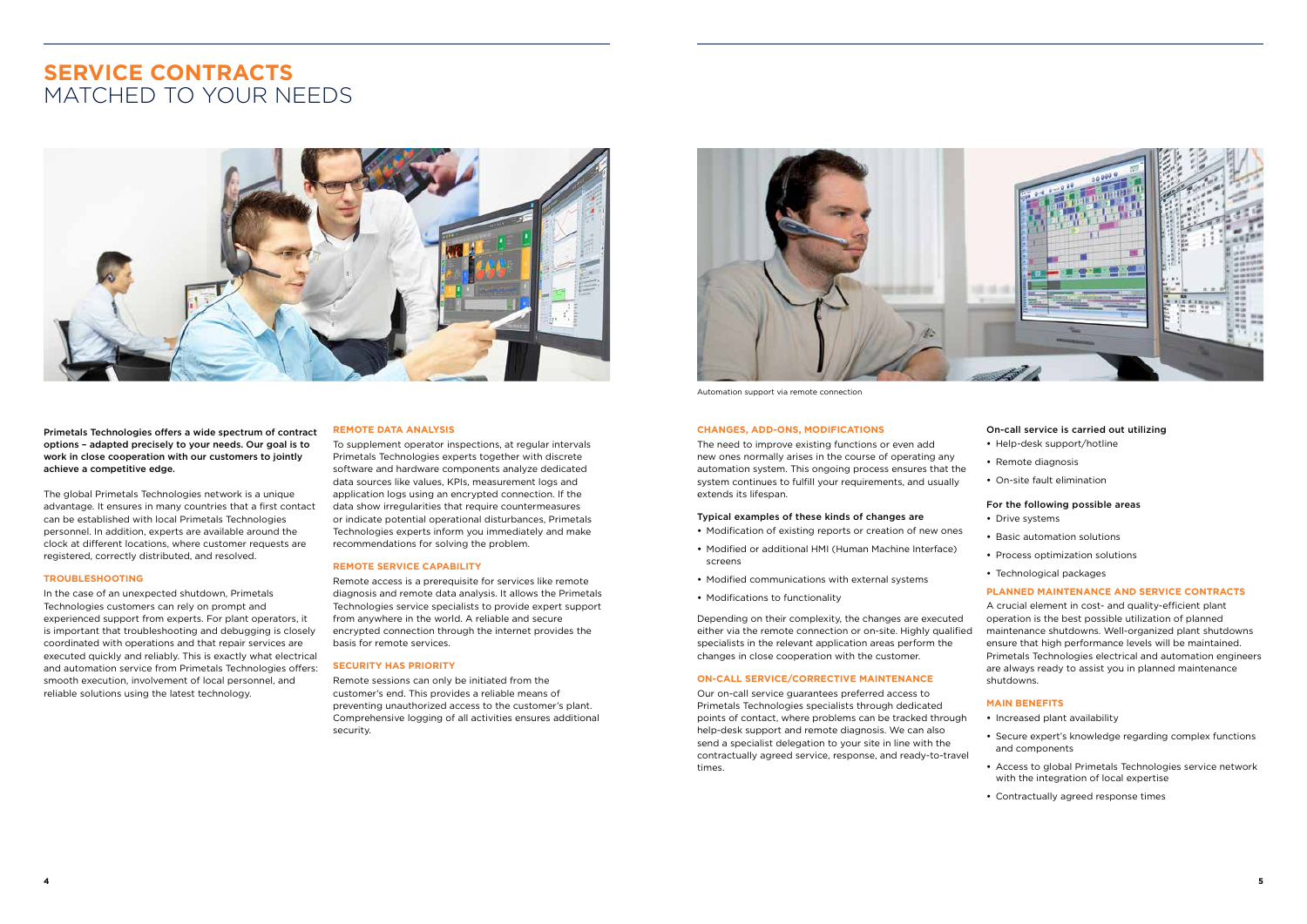## **PLANT EVALUATION**

Changing market requirements and competition force all steel producers to continuously evaluate, maintain, and improve their sales position. Funds for investments are not unlimited, and priorities must be defined. Managers need to know the plant areas where investments are most urgently needed, will yield the shortest return on investment, and contribute most to a sustainable and competitive operation. The bottlenecks in production lines must be identified and decisions made on whether upgrading or replacement of electrical equipment or automation systems will be most effective.

To help resolve these issues, Primetals Technologies offers a full range of consulting services for the entire industry that includes audits of the technological and economic performance of operations and maintenance and recommendations for improvements.

## **MAIN BENEFITS**

- **•** Provision of facts and figures for efficient management decisions
- **•** Identification of equipment deficiencies, bottlenecks, and investment priorities
- **•** Definition of performance improvement potentials
- **•** Special focus on energy-efficient solutions



#### **TECHNICAL ASSISTANCE**

Our experienced specialists can provide technical assistance and comprehensive support in the efficient and sustainable introduction of metallurgical production processes for both improved product quality yields and new steel grades. As your partner, we help you implement more effective operation and maintenance procedures to achieve an optimized use of installed capacities in addition to start-up support for new facilities.

Dedicated engineers are available to assist company personnel in detecting, analyzing, and solving all electrical and automation-related problems.

## **MAIN BENEFITS**

- **•** Assistance of highly skilled engineers
- **•** Fast support by utilizing local Primetals Technologies resources with the backup of Primetals Technologies headquarters
- **•** Secure, expert knowledge of complex functions and components

## **CONDITION MONITORING**

The key to successfully improving the efficiency of a manufacturing facility or its individual equipment is the collection, analysis, and interpretation of all relevant data. A fully integrative condition monitoring system – in conjunction with a competent lifecycle service – helps to visualize the plant's condition and serves as the basis for predictive and focused maintenance activities. The resulting avoidance of unplanned downtimes and equipment damage leads to an increase in the overall productivity of the facility, while also keeping product quality and operation at a high level.

Primetals Technologies offers an innovative condition monitoring system that integrates information from several automation levels in order to provide the best description of the condition of functions, equipment, and even complete plants. This system is designed for the metals industry and combines the specific expertise of a process turnkey supplier and the technological skills of a leading automation solutions provider in this industry.

## **MAIN BENEFITS**

- **•** Increased plant efficiency by reducing the number of unplanned downtimes
- **•** Flexible monitoring system based on a modular, scalable, and integrative design
- **•** Additional analyzing functions designed for the metals industry
- **•** More focused maintenance and operation thanks to qualified messages
- **•** High quality data collection condition monitoring as a source for data streaming tools
- **•** Virtualization the condition monitoring system runs on industrial PCs and even on virtual machines

## **OPERATIONAL SUPPORT** EXPERTISE AT YOUR SERVICE



Training session at Primetals Technologies Linz Component check in a PLC

Primetals Technologies provides a full range of operational Consulting support to ensure that your electrical and automation systems operate at a consistantly high performance level over the entire lifespan of your plant.

We offer our experience, our technical expertise, and our global network of workshops in the fields of

- **•** Training, consulting, and technical assistance
- **•** Maintenance contracting
- **•** System upgrade, modernization, and migration packages

#### **TRAINING**

The capacity of your human resources to maintain and extend their expertise determines the successful operation of your plant. Continuously maintaining and improving this capacity is a major management issue that requires ongoing attention.

Our services may include the design of concepts for initial, basic, and continued training, effective programs for classroom training, on-the-job training, and the provision of the training itself. Training in automation systems lays the foundation for your personnel to enhance their expert use of these systems.

#### **MAIN BENEFITS**

- **•** Tailor-made training packages
- **•** Improved overall performance due to skilled personnel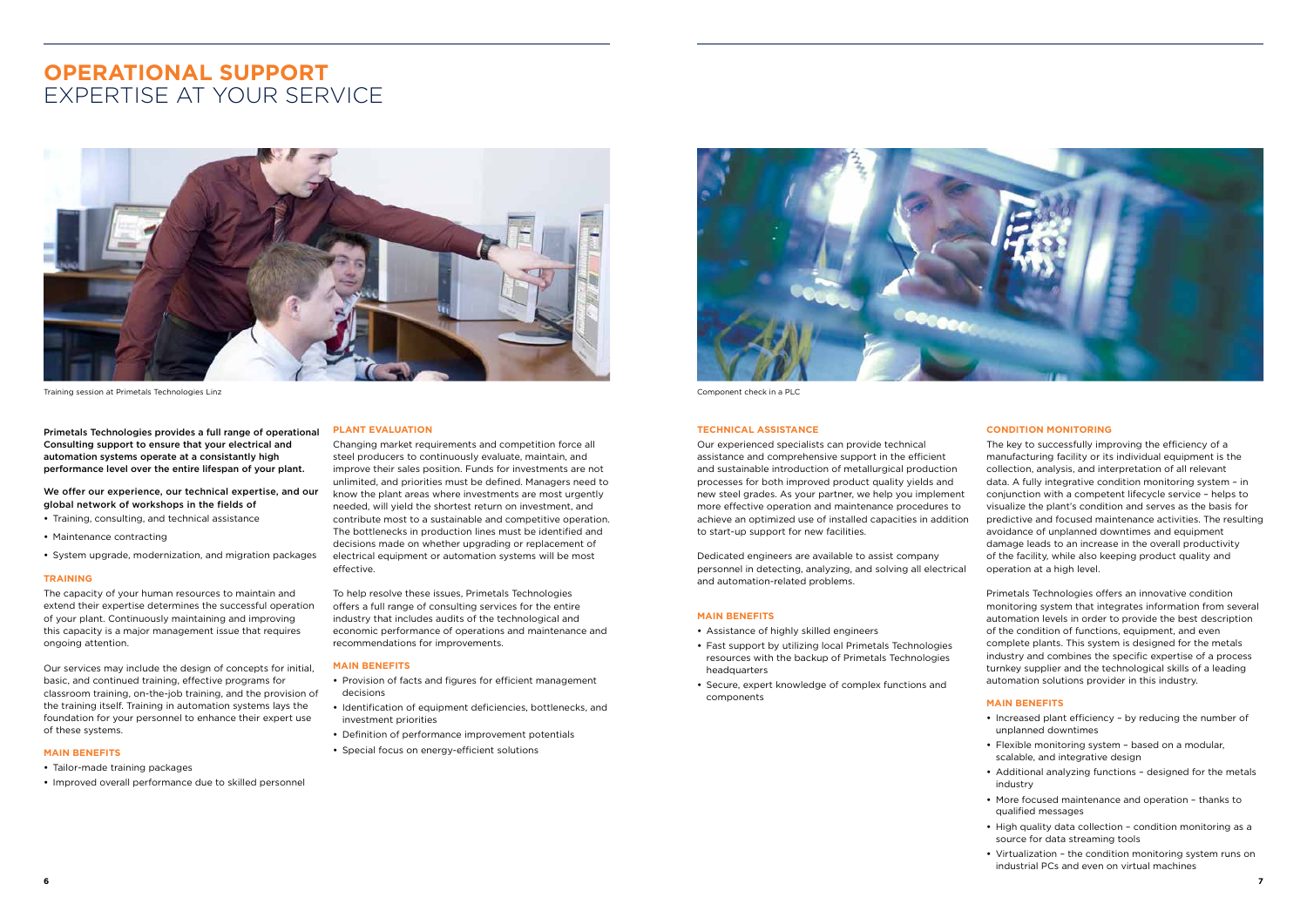## **MODERNIZATION**

Primetals Technologies offers you modernization solutions tailored to your needs. Updates and migrations of your existing plant automation system not only increase availability and productivity but also lower operating and maintenance expenditures, safeguarding your investment and making your plant ready for future production requirements.

Primetals Technologies has a long tradition of providing the metallurgical industry with both integrated systems as well as individual technological and automation packages. Based on the modular design of our automation solutions, it is possible to install these packages as stand- alone versions or embedded into existing environments. Their easy integration into existing software configurations eliminates the need to replace the entire automation system and enables major performance improvements with small investments. In-house experience in software and hardware engineering is the key to achieving the fastest project implementation and start-ups.

Having Primetals Technologies upgrade your automation system gives you access to a number of new functions and technological features that can boost the performance of your process. Our comprehensive capability as a singlesource provider minimizes downtime and risks during the upgrade process.



In the recent years Primetals Technologies sets a high value to develop maintenance and service packages which have to be cost-efficient, increases productivity as well as quality and reduces energy consumption. On this page you can find a selection of recently released solutions. Feel free to ask us about the full range of our maintenance packages.

#### **FLUID GUARD**

Within steel plants cooling by water is the most commonly used method to protect system components from overheating. Water in contact with liquid steel is one of the most dangerous combinations during the liquid metal phase, Fluid Guard prevents such cases for safe steelmaking operation by providing fully automatic monitoring and controlling of the water cooling circuits. Early detected leakages prevent heavy injuries or plant damages and therefore can also prevent of excessive maintenacne and repair works.

The system detects water leakages, pipe/hose break detection and excess accumulation and debris in pipes. Any variations in process conditions are detected and immediate measures are performed through continuous monitoring of temperature, pressure, flow, stability and supply and heat transfer. Furthermore Fluid Guard includes an automatic self-diagnostic system.

#### **BENEFITS**

- **•** Reliable production by safety oriented detection of water leakages in cooling circuits
- **•** Easy system integration into existing cooling circuit
- **•** Continuous, automatic diagnostic of system function
- **•** Continuous monitoring of cooling supply lines

## **ACOUSTIC EXPERT**

The Acoustic Expert System represents a simple to use and configurable acoustic diagnostic tool for any kind of observable noise which can appear in an industrial plant.

In industrial plants a lot of different equipment is used which has to be monitored and checked with high effort and different sensor strategies to guarantee its proper function ability. The new Acoustic Expert system is based on measuring noise, an important property emitted by almost every device or process. With this acoustic diagnostic system, monitoring a plant becomes a new dimension. Independently from all other sensor strategies now automation solutions "get ears".

## **BENEFITS**

- **•** Support for maintenance stuff
- **•** Minimal hardware costs
- **•** Easy integration in existing automation, thus no plantshutdown for setup is needed
- **•** Immediate feedback to control system

#### **OTHER RELATED PRODUCTS**

- **•** Advanced Tracking System for ladles, slag pots, scrap chutes and baskets or any other vessel to be tracked
- **•** Precon for energy saving at electrostatic precipitators in steel plants
- **•** Wiplant for wireless process data capturing and logistics optimization using a combination of sensors with safe data transmission system
- **•** Bagfilter Control for smart bag filter cleaning

## **LIFECYCLE SUPPORT** EXTENDING THE LIFE-TIME OF YOUR ELECTRICAL AND AUTOMATION SYSTEMS



On-site services in the continuous casting control room, voestalpine Stahl GmbH, Linz, Austria

Primetals Technologies – where the most modern production technology meets the increased demand for product quality. Our worldwide experience in the area of electrical and automation systems provides our clients with innovative technological upgrades for their manufacturing equipment.

#### **SYSTEM UPGRADES**

Primetals Technologies offers economic upgrading and optimization packages reflecting state-of-the-art solutions. Small upgrades are the right way to extend the lifespan of your automation system. By making small, costeffective upgrades or replacements, you can bring your components in line with the latest technology. These types of improvements typically require minimal plant downtime, or none at all – and your plant will remain competitive in the marketplace.

## **MIGRATION AND AUTOMATION UPGRADE**

The overall process of migrating existing automation platforms is a complex procedure that requires in-depth system expertise as well as extensive technological knowledge of the processes involved. Primetals Technologies offers a full scope of services, from a simple assessment of the existing system through the development of upgrade concepts to the full implementation of upgrade projects.

#### **MAIN BENEFITS**

- **•** Enhanced life-time of the automation system and the overall installation thanks to ongoing improvements
- **•** Seamless integration of new technologies and standards
- **•** Ensured and extended maintainability (spare parts, resources)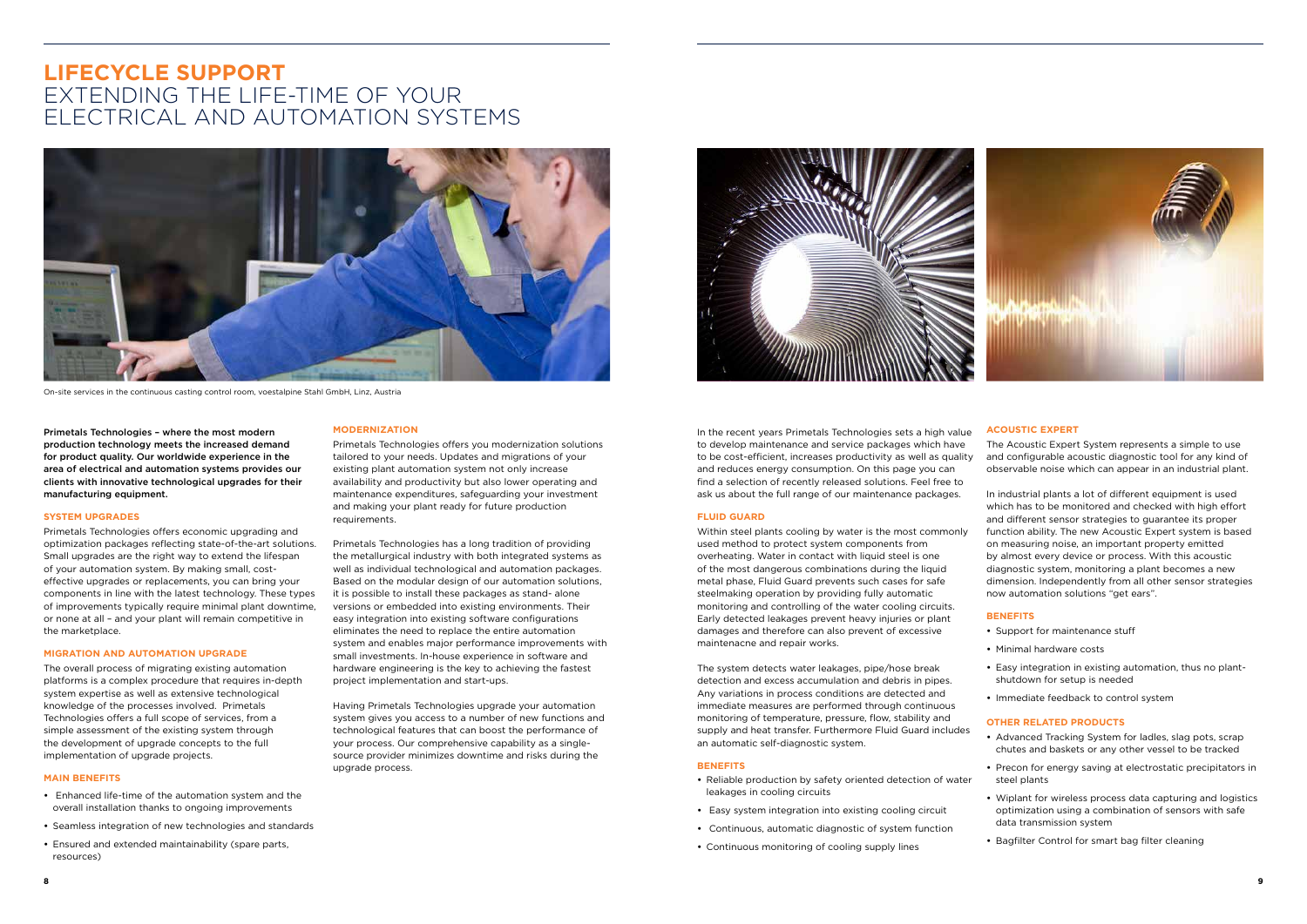**FIND OUT** 

**MORE**

ABOUT OUR

## **SPARE PARTS AND COMPONENTS** EFFICIENT SUPPLY OF ELECTRICAL AND AUTOMATION SPARE PARTS



The Primetals Technologies spare part service ranges from supplying individual parts to acting as a single source for your entire spare parts management system and all spare parts are of the highest quality.

Being able to count on having spare and wear parts available is extremely important to plant operators. Thanks to the Primetals Technologies network, we can ensure that the right spare parts are delivered at the right time. This means that we can significantly reduce your plant's start-up times as well as downtimes.

## **PRIMETALS TECHNOLOGIES** YOUR PARTNER FOR ELECTRICAL & AUTOMATION **SERVICES**

Especially in cases of emergency, we are able to realize the shortest possible delivery times. For selected critical spare parts, Primetals Technologies will provide advice and support to our customers on a 24-7 basis, and our worldwide support centers ensure that the right experts are on hand to deal with every concern. Primetals Technologies delivers either original manufacturer components or, if these are no longer available, appropriate replacement parts. Spare part monitoring can be offered in combination with a cost-efficient migration strategy developed together with the plant operators. Specific spares & component lists are available for each process unit.

## **MAIN BENEFITS**

- **•** Comprehensive knowledge of installed equipment from the original supplier
- **•** Reduced purchasing administration by using a single point of contact
- **•** Proven replacement strategies
- **•** Reliable spare part quality and logistics



Lomas gas sample probe with cooling jacket



Mold level sensor



Thermocouple type K